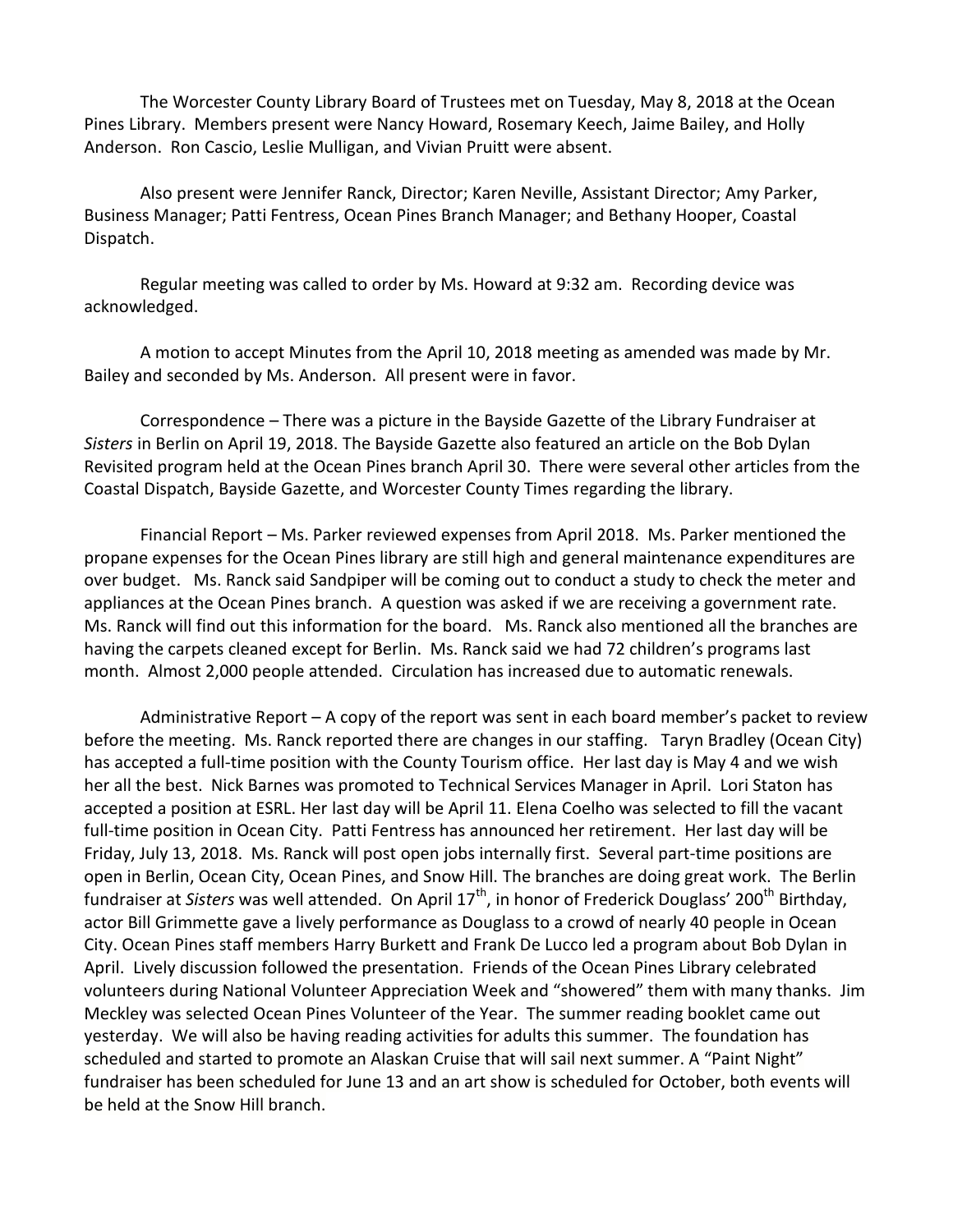Worcester County Library Board of Trustees Minutes, May 8, 2018 Page 2

Staff Development Report - A copy of the Staff Development report was sent in each board member's packet to review before the meeting. On April 27, 30 staff attended emotional resilience training at Snow Hill branch, and 11 staff attended a training focusing on emotional intelligence and leadership. The presenter, Dr. Catherine McHugh, was engaging and informative. Michelle Ernat and Harry Burkett are finalizing their individual projects for **LATI** / **Library Associate Training Institute.** LATI Graduation will be held May 17 at the Howard County - Miller Library in Ellicott City. Kathy Breithut and Karen Earp plan to attend **Make IT Place Training** May 21 at the Denton Library. Karen Earp plans to attend a **Writing Radar with Jack Gantos** workshop May 18 at the Easton Library. Alicia Eddy is registered to attend **Introduction to Library Work** May 15 at the Easton Library. 10 staff attended the **Maryland Library Association Conference** in Cambridge. The learning summaries will be posted to the staff intranet. Karen Earp attended an edWeb live webinar April 16 entitled: **Minimizing Summer Slide Through a Collective Impact Model**. Young people experience learning loss if they do not engage in educational activities during the summer. Schools by themselves cannot stop summer slide. Participation in summer reading activities offered by libraries helps young people minimize summer slide. On April 18, Karen Neville completed a three-hour **FEMA IS-800 National Response Framework** online course which is a prerequisite for the **FEMA ICS 400 Incident Command System** training which she attended at Ocean City Beach Patrol Headquarters April 24 - 25. Ms. Neville said following a natural disaster or an emergency, Worcester County library facilities will be a place for the public to charge their phones, access computers, and use library materials. On April 10, Karen Earp, Michelle Ernat, and Sarah Knaggs attended an informative training at the Easton Library. **Designing a Sensitive Storytime** focused on creating, presenting, and marketing story times that meet the needs of children with autism and other sensory processing issues, as well as those of their parents, families, and caregivers. Elena Coelho attended a SLRC webinar: **Primary Sources and Online Collections** March 22.

Old Business – A copy was sent in each board member's pack to review before the meeting. **Planning for the new Berlin branch** - Tentative upcoming dates of note: 5/22-6/11 – Punch list repairs; 6/11-6/22 – Owner Training; 6/19 – Owner Move-In. Functional performance testing with GIPE is scheduled for 5/28-6/1. Final blower test will occur first week of June. Metal roof panel installation is nearing completion. The parking lot is beginning to take shape (including curbs, sidewalks, and raised planters) and work will continue through June. Landscaping is scheduled to start June 4. The next progress meeting is scheduled for May 23 at 1 pm. Adjustments and/or expansion of branch hours will be considered this fall.

New Business - **County Budget Hearing** was held on May 1. This meeting is mandatory for all department heads. A copy of the presentation is included in the board packet. The County Commissioners will adopt the FY19 budget on June 5, 2018. The library's budget request increased because of additional staff needed for the new Berlin branch and operational costs.